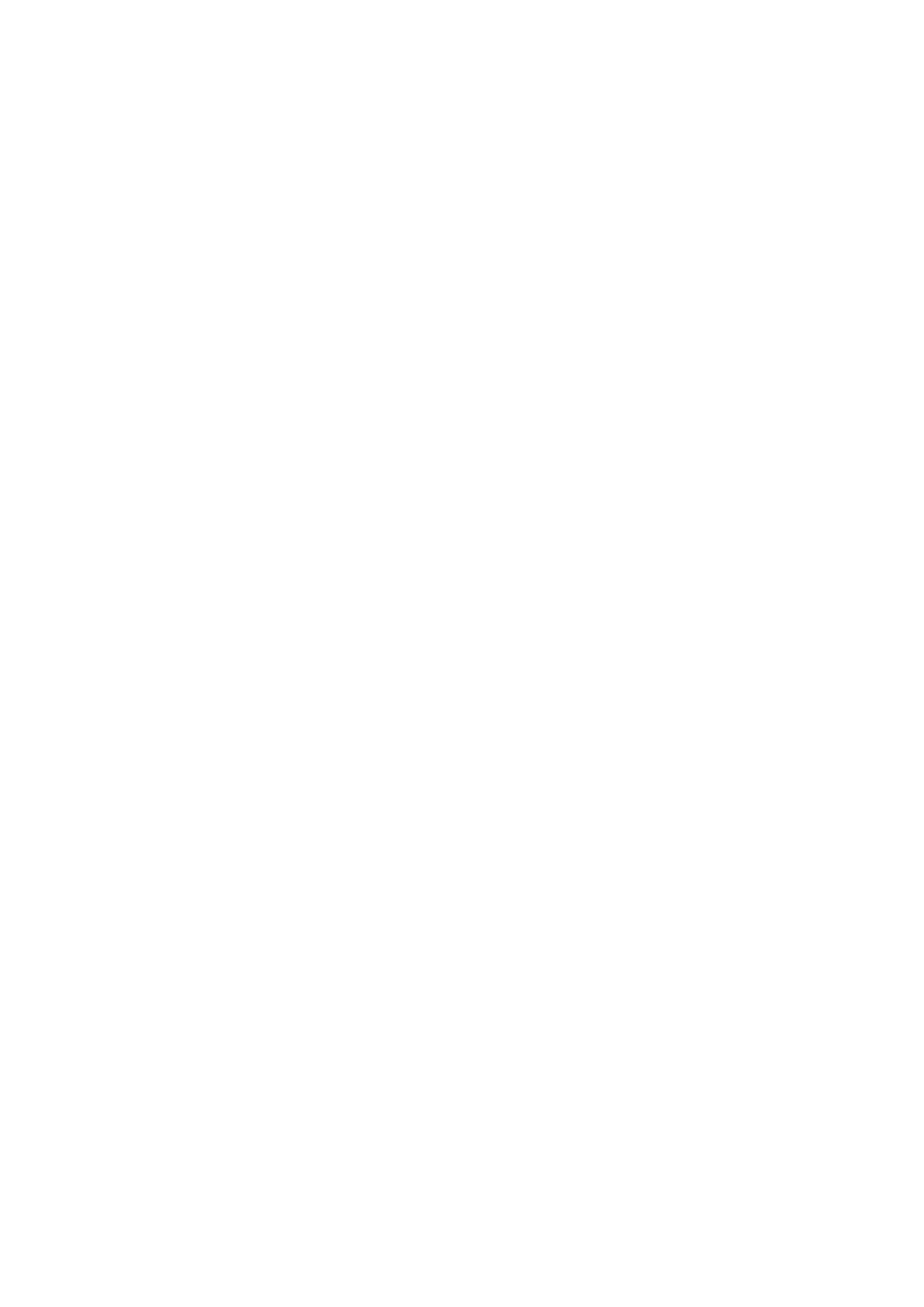# **THE MANAWATU DISTRICT PLAN: PUBLIC INFORMATION**

## **Statutory Acknowledgements of the Crown**

#### **General**

Statutory Acknowledgements are acknowledgements by the Crown of statements by iwi of their particular cultural, spiritual, historical, or traditional association with certain areas of Crown-owned land.

These acknowledgements are recognised under the Resource Management Act 1991 and the Heritage New Zealand Pouhere Taonga Act 2014.

The authorities who give resource consents under these acts – the Manawatu District Council, the Environment Court and Heritage New Zealand Pouhere Taonga – must also have regards to these statements.

The acknowledgements also require Council to provide Ngati Apa and Rangitane o Manawatu with summaries of all resource consent applications that may affect the areas named in their acknowledgements, prior to decisions being made on these applications.

#### **Recording statutory acknowledgements on statutory plans**

The Ngati Apa (North Island) Claims Settlement Act 2010 and the Rangitane o Manawatu Claims Settlement Act 2016 requires Council to attach information, relevant to the Manawatu District, on the Manawatu District Plan. This information is contained in Schedule 1: Statutory Acknowledgements and listed in summary below.

Guidance Note: The attachment of information recording statutory acknowledgements is for the purpose of public information only. The information is not part of the District Plan or subject to the provisions of Schedule 1 of the Resource Management Act 1991.

#### **Ngati Apa - Statutory Acknowledgement**

- 1. Ngati Apa (North Island) Claims Settlement Act 2010: Sections 28-31.
- 2. A Record of Ngati Apa Statutory Areas: Office of Treaty Settlement Map (OTS)

| $\circ$ |                         | Area of Interest (Ngati Apa (North Island) Schedule Part | 27)         |                                |
|---------|-------------------------|----------------------------------------------------------|-------------|--------------------------------|
| $\circ$ |                         | Coastal Marine Area adjoining Area of Interest           |             | (SO 402250) Plan Map Reference |
| O       | <b>Statutory Areas:</b> |                                                          |             |                                |
|         | $\circ$                 | Pukepuke Lagoon                                          | (SO 402245) | -14                            |
|         | $\circ$                 | Pukepuke Lagoon House                                    | (SO 402229) | -14                            |
|         | $\circ$                 | Pakapakatea                                              | (SO 402237) | 10                             |
|         | $\circ$                 | Waitapu                                                  | (SO 402238) | 6                              |
|         | $\Omega$                | Oroua River                                              | (SO 402256) | 4, 8, 11, 12, 15, 19           |
|         | $\circ$                 | Rangitikei River                                         | (SO 402252) | 1, 3, 6, 10, 14                |